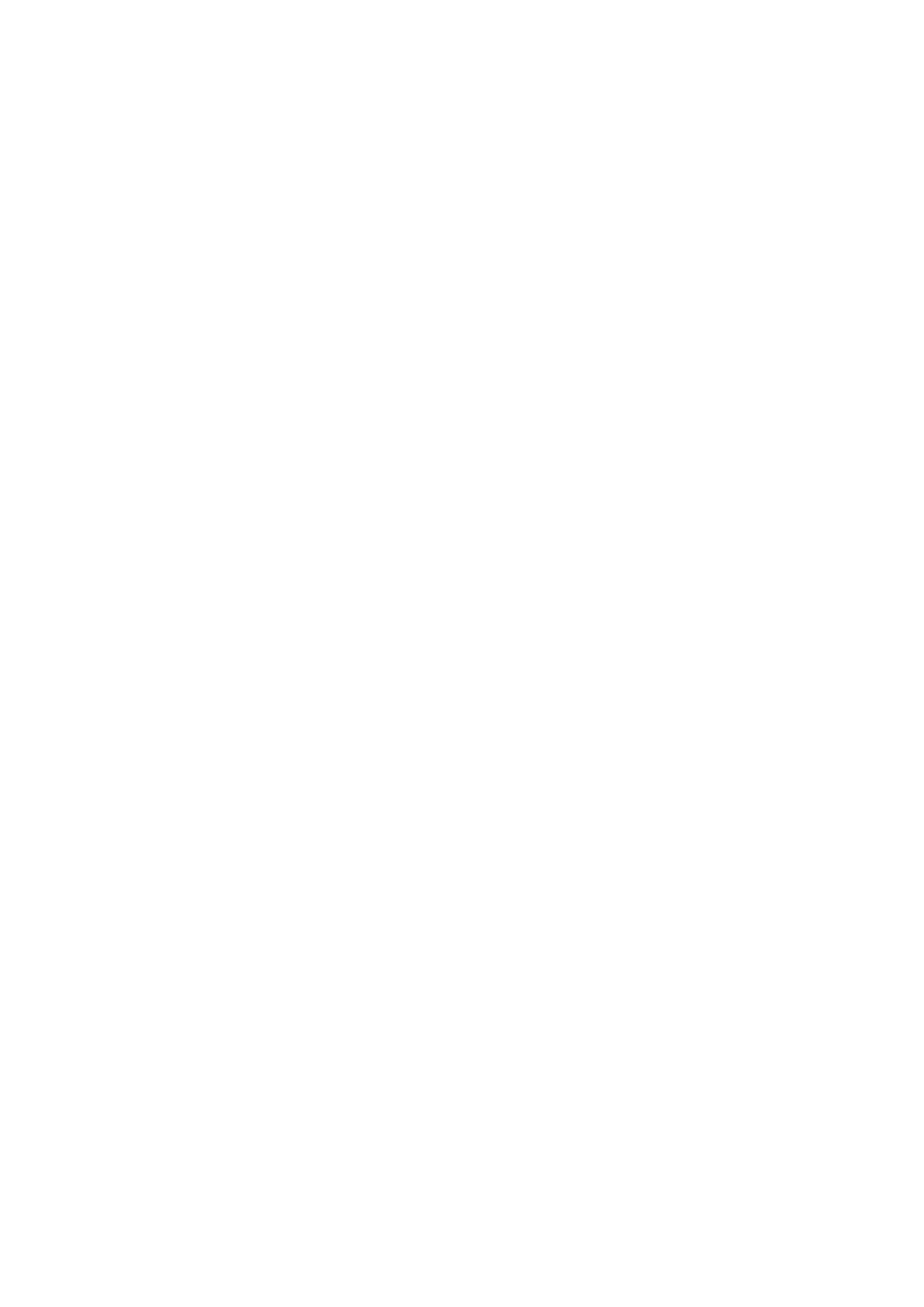

# **REGULATION OF CARE (REGULATED ACTIVITIES) REGULATIONS**

# **Arrangement**

# **Regulation**

| $\mathbf{1}$<br>$\overline{2}$ |                                                                      |  |  |  |  |  |
|--------------------------------|----------------------------------------------------------------------|--|--|--|--|--|
| 3                              |                                                                      |  |  |  |  |  |
| <b>SCHEDULE 1</b><br>6         |                                                                      |  |  |  |  |  |
| <b>SCHEDULE AMENDED</b><br>6   |                                                                      |  |  |  |  |  |
| <b>SCHEDULE 2</b>              | 8                                                                    |  |  |  |  |  |
|                                | REPEALS AND CONSEQUENTIAL AMENDMENTS<br>8                            |  |  |  |  |  |
| 1                              |                                                                      |  |  |  |  |  |
| $\overline{2}$                 | Digital Switchover (Disclosure of Information) (Jersey) Law          |  |  |  |  |  |
|                                |                                                                      |  |  |  |  |  |
| 3                              | Inquests and Post-Mortem Examinations (Jersey) Law 1995 8            |  |  |  |  |  |
| 4                              | Rehabilitation of Offenders (Exceptions) (Jersey) Regulations 2002 8 |  |  |  |  |  |
| 5                              |                                                                      |  |  |  |  |  |
| 6                              |                                                                      |  |  |  |  |  |
| 7                              |                                                                      |  |  |  |  |  |
| 8                              |                                                                      |  |  |  |  |  |
| 9                              | Children (Regulation of Employment) (Jersey) Order 2011  11          |  |  |  |  |  |
| 10                             | Children (Secure Accommodation) (Jersey) Order 2005 11               |  |  |  |  |  |
| 11                             | Children (Voluntary Homes) (Jersey) Order 2005 11                    |  |  |  |  |  |
| 12                             |                                                                      |  |  |  |  |  |
| 13                             |                                                                      |  |  |  |  |  |
| 14                             | Control of Housing and Work (Exemptions) (Jersey) Order 2013  11     |  |  |  |  |  |
| 15                             |                                                                      |  |  |  |  |  |
| 16                             | Nursing and Residential Homes (Jersey) Law 1994  12                  |  |  |  |  |  |
| 17                             | Nursing Homes and Mental Nursing Homes (General Provisions)          |  |  |  |  |  |
|                                |                                                                      |  |  |  |  |  |
| 18<br>19                       | Residential Homes (General Provisions) (Jersey) Order 1995 17        |  |  |  |  |  |
| 20                             | Restriction on Smoking (Workplaces) Regulations 2006  17             |  |  |  |  |  |
| 21                             | Fire Precautions (Designated Premises) (Jersey) Regulations 201217   |  |  |  |  |  |
| 22                             |                                                                      |  |  |  |  |  |
| 23                             | Long-Term Care (General Provisions) (Jersey) Order 2014 18           |  |  |  |  |  |
|                                |                                                                      |  |  |  |  |  |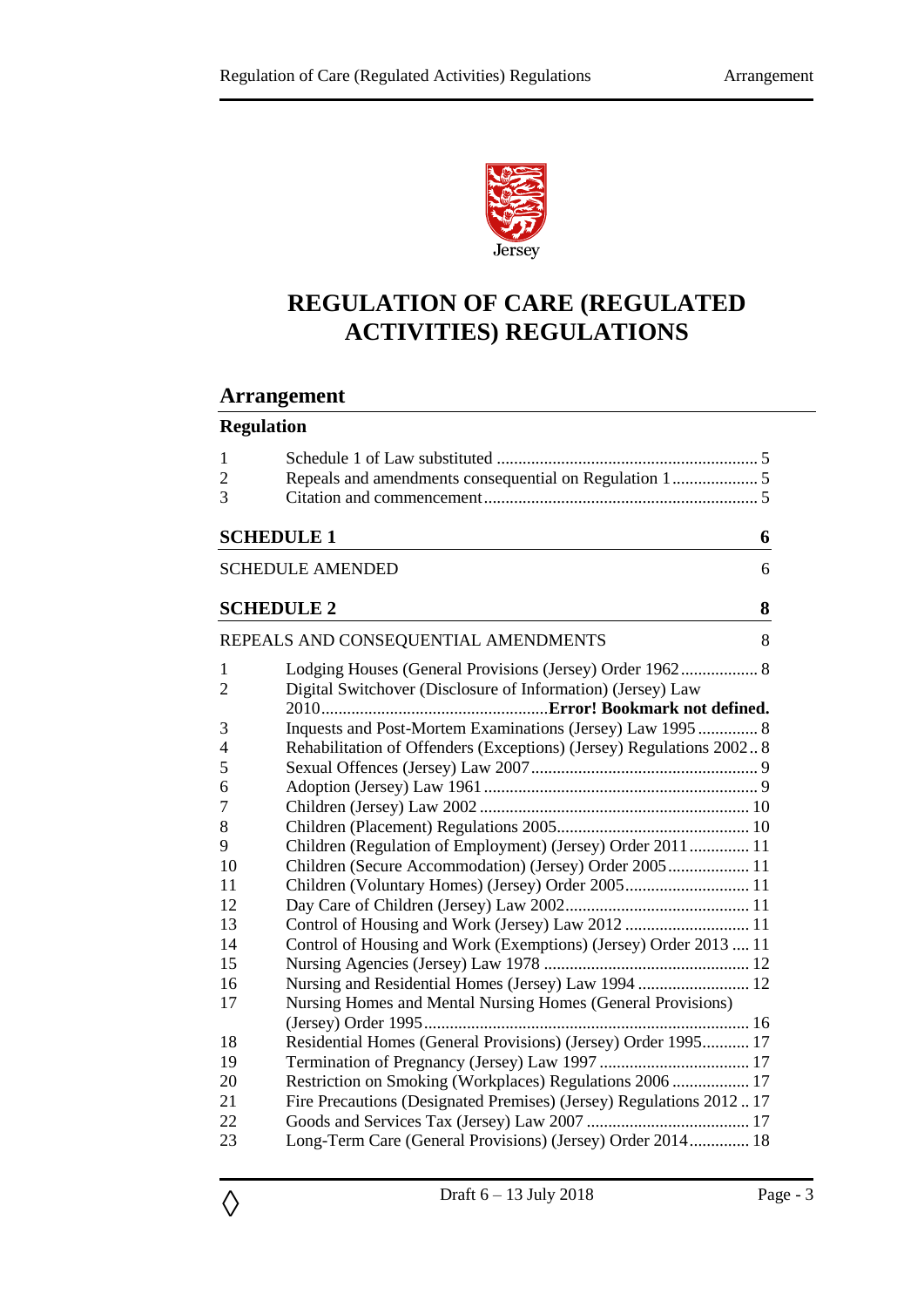| 24 | Social Security (Television Licence Benefit) (Jersey) Regulations |
|----|-------------------------------------------------------------------|
|    | 2009                                                              |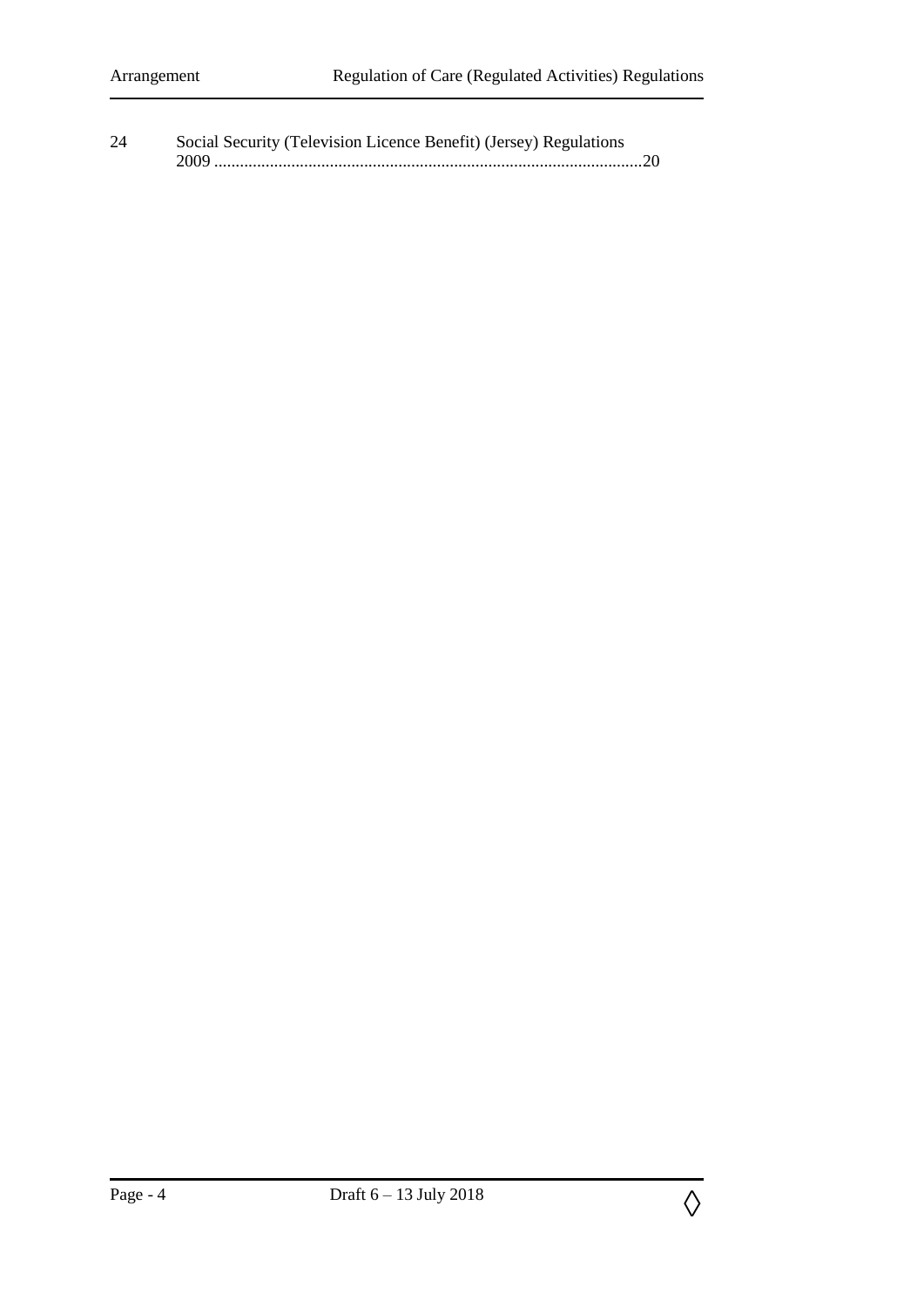

# **REGULATION OF CARE (REGULATED ACTIVITIES) REGULATIONS**

*Made [date to be inserted] Coming into force [date to be inserted]*

**THE STATES**, in pursuance of Article 2 of the Regulation of Care (Jersey) Law 2014, Article 10(3)(b) if the Rehabilitation of Offenders (Jersey) Law 2001 amd Article 22(6) of the Children (Jersey) Law 2002, have made the following Regulations –

#### <span id="page-4-0"></span>**1 Schedule 1 of Law substituted**

For Schedule 1 to the Regulation of Care (Jersey) Law 2014 there shall be substituted the Schedule set out in Schedule 1 to these Regulations.

#### <span id="page-4-1"></span>**2 Repeals and amendments consequential on Regulation 1 and related provisions**

Schedule 2 has effect.

#### <span id="page-4-2"></span>**3 Citation and commencement**

◊

These Regulations may be cited as the Regulation of Care (Regulated Activities) (Jersey) Regulations 201- and shall come into force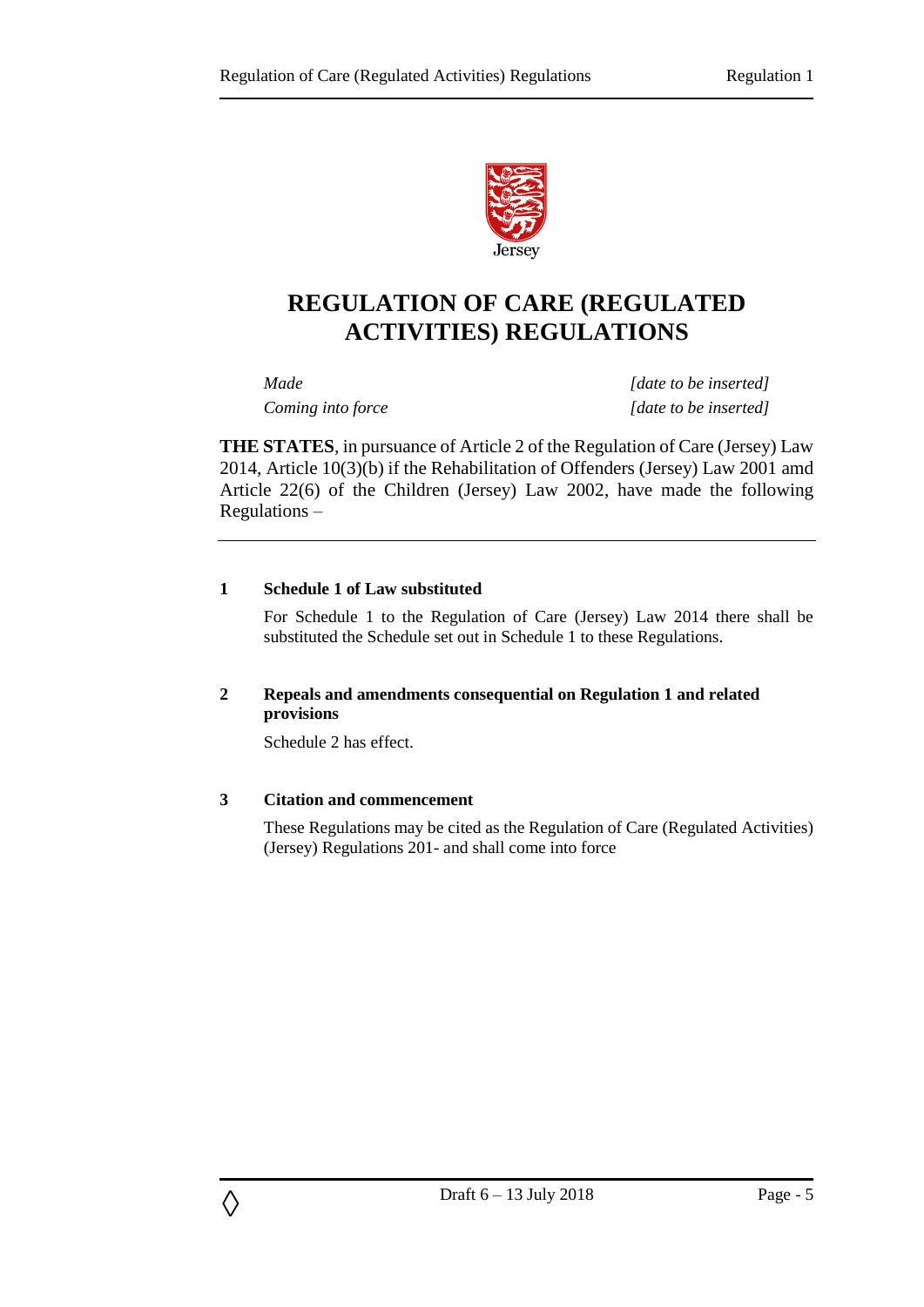#### **SCHEDULE 1**

#### (Regulation 1)

#### <span id="page-5-0"></span>**SCHEDULE AMENDED**

#### **"SCHEDULE 1**

 $(A$ rticle  $2(1)$ 

#### **REGULATED ACTIVITIES**

#### <span id="page-5-1"></span>**1 Provision of care home service**

- (1) The provision of a care home service is a regulated activity.
- (2) In this paragraph a "care home service" is a service providing residential accommodation together with care, whether on a temporary or permanent basis, to adults or children where residents have no choice as to the provider of the care, other than foster care or a service provided in –
	- (a) a hospital;
	- (b) a school;
	- (c) a prison or Young Offenders Institution; or
	- (d) private accommodation occupied exclusively by the care receiver and his or her family.
- (3) For clarity, nothing in sub-paragraph 2(c) prevents a secure children's home being a care home service.
- (4) In this paragraph "hospital" does not include any
	- (a) hospice;
	- (b) long-term or respite nursing care provision;
	- (c) residential or respite services for people with learning difficulties or mental health problems; or
	- (d) children's home within the meaning of Article 1(1) of the Children (Jersey) Law 2002,

even if operated from within a hospital.

#### **2 Provision of home care service**

- (1) The provision of a home care service is a regulated activity.
- (2) In this paragraph a "home care service" is a service consisting of the provision of care to an individual in his or her own home by any person –
	- (a) for reward (whether in money or in kind and whether or not that person is a relative or friend of the care receiver); or
	- (b) as part of a professional service offered to the individual free of charge,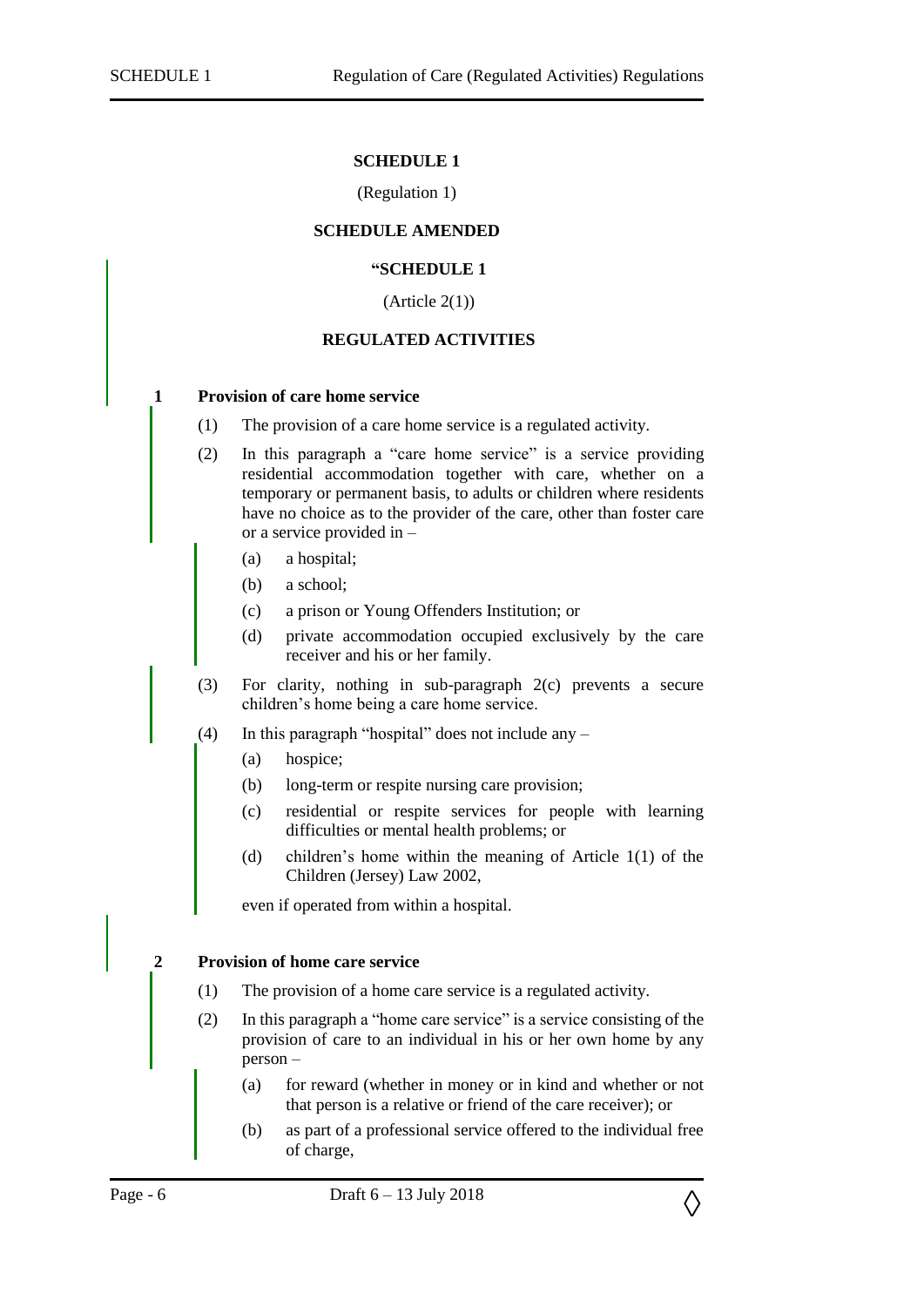other than a service that is carried on exclusively by a Minister.

- (3) However, the following do not constitute reward
	- (a) the giving of birthday, Christmas and similar gifts, the reimbursement of expenses or the payment of, or a contribution towards, the cost of shared meals or travel by a care receiver to or for the benefit of the person providing care;
	- (b) receipt of the special component of income support under Article 5(3)(d) of the Income Support (Jersey) Law 2007 (the carer's component) or the Home Carer's Allowance under Article 18A of the Social Security (Jersey) Law 1974;
	- (c) any part of the value of an approved care package within the meaning of Article 7 of the Long-Term Care (Jersey) Law 2012 that is paid directly to an unpaid carer who is caring otherwise than as the person's employment to provide respite for the carer instead of being used to provide alternative care to the care receiver.
- (4) The services provided by an employment agency whereby an individual is introduced to a care receiver but there is no ongoing management or control of the care provided by the individual do not constitute the provision of a home care service by that agency.

## **3 Provision of adult day care service**

- (1) The provision of an adult day care service is a regulated activity.
- (2) In this paragraph "adult day care service" means a service providing premises other than a private home –
	- (a) for adult persons only;
	- (b) for a limited number of hours in any one day without overnight accommodation; and
	- (c) for care that is not limited to social activities, self-help or advice.

#### **4 Interpretation for Schedule**

In this Schedule –

◊

"care" means nursing care or social care;

"care receiver" means a person in receipt of care.".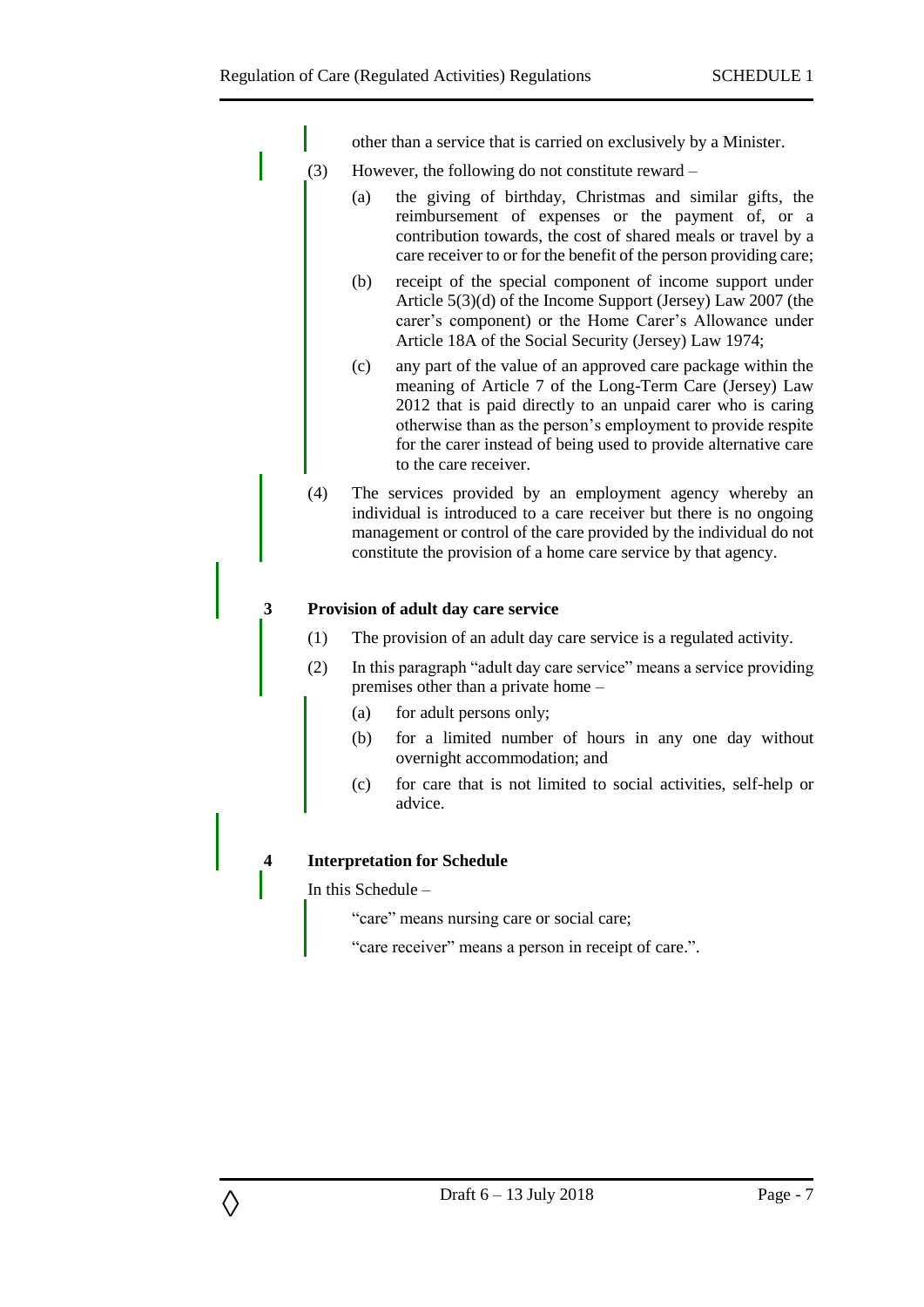#### **SCHEDULE 2**

#### (Regulation 2)

#### <span id="page-7-0"></span>**REPEALS AND CONSEQUENTIAL AMENDMENTS**

#### <span id="page-7-2"></span><span id="page-7-1"></span>**1 Lodging Houses (General Provisions (Jersey) Order 1962**

For Article 2(e) of the Lodging Houses (General Provisions) (Jersey) Order 1962 there is substituted the following paragraph –

> "(e) any nursing home to which the Nursing Homes (Jersey) Law 1994 applies, and any care home service within the meaning of paragraph 1(2) of Schedule 1 to the Regulation of Care (Jersey) Law 2014;".

#### <span id="page-7-3"></span>**2 Inquests and Post-Mortem Examinations (Jersey) Law 1995**

For Article 2(4)(c) of the Inquests and Post-Mortem Examinations (Jersey) Law 1995 there is substituted the following sub-paragraph and continuation paragraph –

> "(c) a child accommodated in a children's home within the meaning of the Children (Jersey) Law 2002 or a care home service within the meaning of paragraph 1(2) of Schedule 1 to the Regulation of Care (Jersey) Law 2014,

> the person in charge of the hospital or home shall immediately notify a police officer of the facts and circumstances relating to the death, and the police officer shall, as soon as reasonably practicable thereafter, notify the Viscount of such facts and circumstances.".

#### <span id="page-7-4"></span>**3 Rehabilitation of Offenders (Exceptions) (Jersey) Regulations 2002**

- (1) The Rehabilitation of Offenders (Exceptions) (Jersey) Regulations 2002 are amended as follows.
- (2) In Regulation  $17(1)$ 
	- (a) for subparagraph (a)(iv) there is substituted the following clause
		- (iv) a children's home within the meaning of the Children (Jersey) Law 2002 or a care home service within the meaning of Schedule 1 paragraph 1(2) of the Regulation of Care (Jersey) Law 2014 which is exclusively or mainly for children.";
	- (b) in sub-paragraph (b) for the words "as a nursery under Article 42(1)(a) of the Children (Jersey) Law 1969" there are substituted the words "as day care accommodation under the Day Care of Children (Jersey) Law 2002";
	- (c) for subparagraph  $(d)(iii)$  and (iv) there are substituted the following clauses –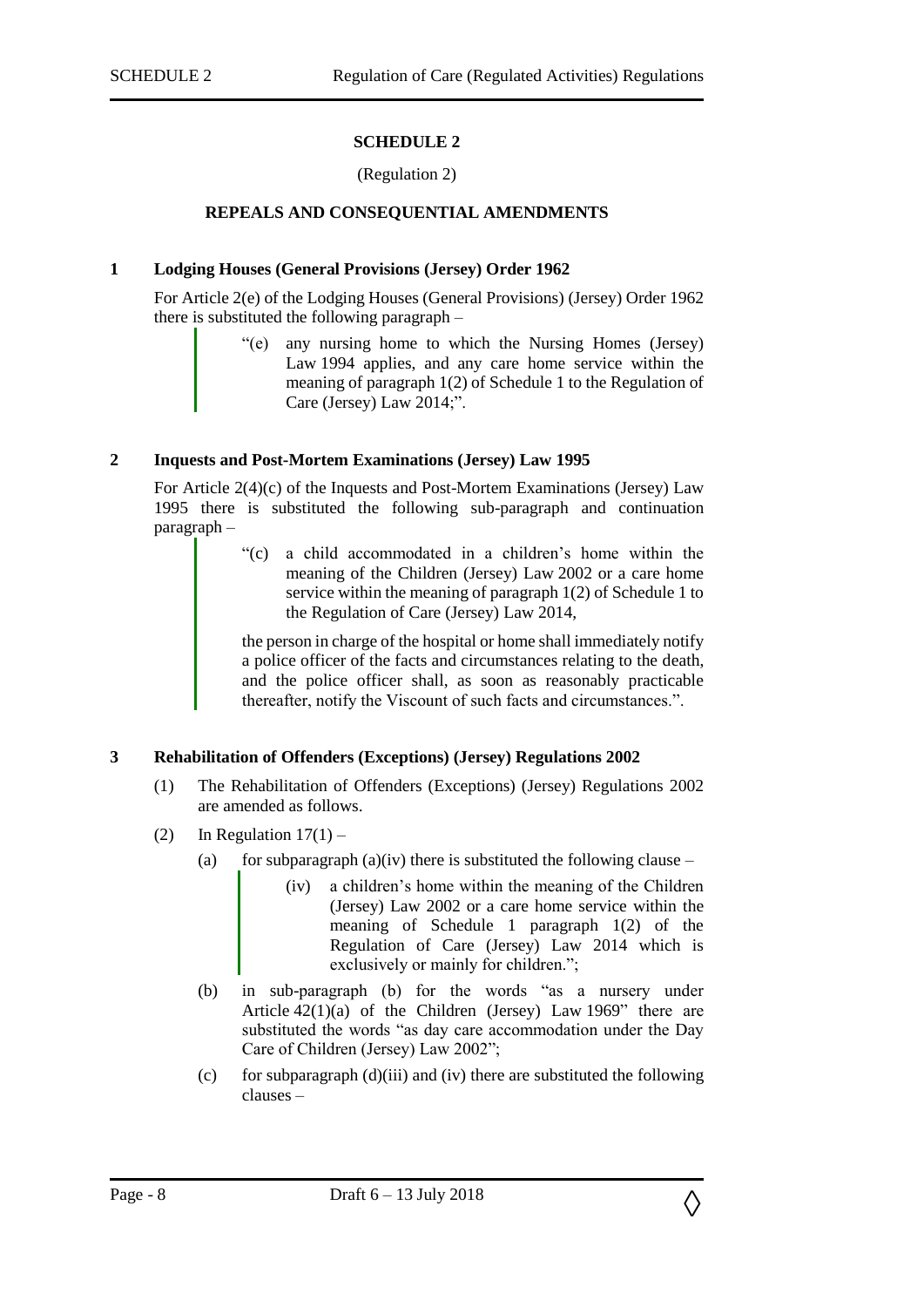- (iii) a person whose premises are registered as day care accommodation under the Day Care of Children (Jersey) Law 2002,
- (iv) a person who is registered as a day carer under that Law,
- (3) In Regulation 17(3)(d) for the words "child minding, being the reception of children as mentioned in Article 42(1)(b) of the Children (Jersey) Law 1969" there are substituted the words "work as a day carer under the Day Care of Children (Jersey) Law 2002" and for the words "child minding" there are substituted the words "day caring".
- (4) In Regulation 17(5) for sub-paragraphs (a) and (b) there are substituted the following sub-paragraphs –
	- "(a) to have premises registered as day care accommodation under the Day Care of Children (Jersey) Law 2002; or
	- (b) to be registered as a day carer under that Law.".
- (5) In Regulation 18(2) and (4) for the words "Nursing and Residential Homes (Jersey) Law" there are substituted the words "Regulation of Care (Jersey) Law 2014".

## <span id="page-8-0"></span>**4 Sexual Offences (Jersey) Law 2018**

In Article 20 of the Sexual Offences (Jersey) Law 2018 –

- (a) for paragraph (b) of the definition of "children's home" there is substituted the following paragraph –
	- "(b) a care home service within the meaning of Schedule 1 paragraph 1(2) of the Regulation of Care (Jersey) Law 2014 which is exclusively or mainly for children;"
- (b) for the definition of "nursing home" there is substituted the following definition –

" 'nursing home' means a nursing home within the meaning of Article 1A of the Nursing Homes (Jersey) Law 1994 or a care home service within the meaning of paragraph 1(2) of Schedule 1 to the Regulation of Care (Jersey) Law 2014;".

#### <span id="page-8-1"></span>**5 Adoption (Jersey) Law 1961**

◊

In Article 33 of the Adoption (Jersey) Law 1961 –

- (a) in paragraph  $(2)(a)(i)$  the words "voluntary home or" are deleted;
- (b) for paragraph  $(2)(b)(ii)$  there is substituted the following clause
	- "(ii) resident in accommodation provided as part of a care home service within the meaning of paragraph 1(2) of Schedule 1 to the Regulation of Care (Jersey) Law 2014";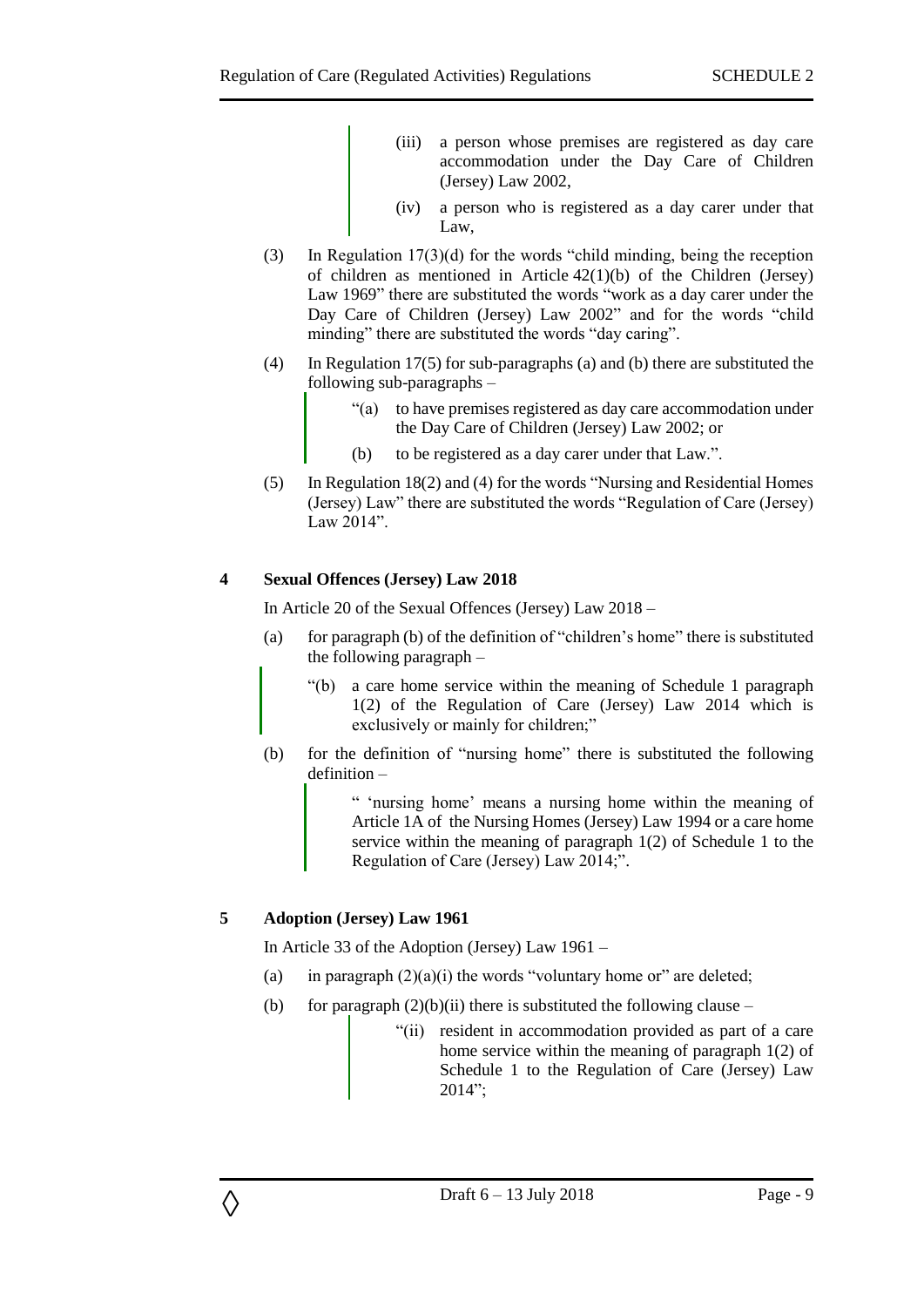(c) in paragraph (3) for the words " 'hospital', 'residential care home', 'school' and ';voluntary home' there are substituted the words " 'hospital' and 'school' ".

#### <span id="page-9-0"></span>**6 Children (Jersey) Law 2002**

- (1) The Children (Jersey) Law 2002 is amended as follows.
- (2) In Article  $1(1)$ 
	- (a) for the definitions "mental nursing home", "nursing home" and "residential care home" there are substituted the following definitions in the correct alphabetical order –

" 'care home service' has the same meaning as in paragraph 1(2) of Schedule 1 to the Regulation of Care (Jersey) Law 2014;

'mental nursing home' has the same meaning as in Article 1(1) of the Nursing Homes (Jersey) Law 1994;

'nursing home' has the same meaning as in Article 1A of the Nursing Homes (Jersey) Law 1994;";

- (b) the definition of "voluntary home" is deleted.
- (3) In Article  $20(1)(b)$  and  $46(1)(a)$ , for the words "voluntary home" there are substituted the words "care home service for children"
- (4) In Article  $21(2)(c)$  and  $(6)(b)$  and Article  $58(2)(g)$  for the words "residential care home" there are substituted the words "care home service".
- (5) Part 7 is repealed.
- (6) Article 58(2)(d) and paragraph 9 of Schedule 5 are deleted.
- (7) In Schedule 4, in paragraph 1(f) after the words "financial interest in" there are inserted the words "a care home service for children which the Commission has refused to registered under Article 5 of the Regulation of Care (Jersey) Law 2014 or the registration of which the Commission has cancelled under Article 20 of that Law or".

#### <span id="page-9-1"></span>**7 Children (Placement) Regulations 2005**

In the Children (Placement) Regulations 2005 –

- (a) in Regulation 14(4) for the words "carrying on a voluntary home or for fostering a child privately under Schedule 4 of the Law" there are substituted the words "fostering a child privately under Schedule 4 of the Law or carrying on a care home service":
- (b) in Schedule 3 paragraph 1(f) for the words "in a voluntary home or children's home" there are substituted the words "in a children's home or as part of a care home service",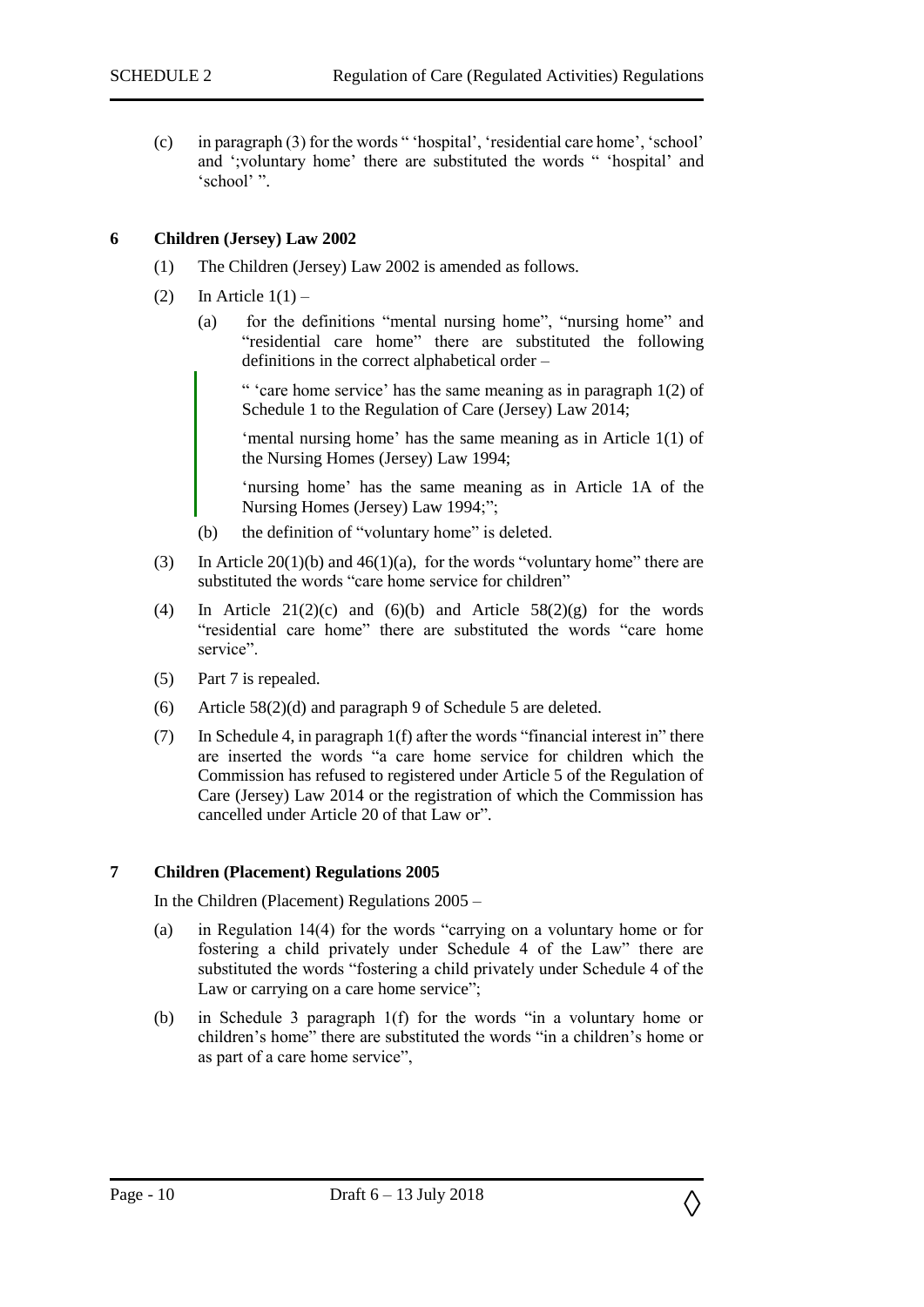## <span id="page-10-0"></span>**8 Children (Regulation of Employment) (Jersey) Order 2011**

For Article 7(2)(l) of the Children (Regulation of Employment) (Jersey) Order 2011 there is substituted the following sub-paragraph –

> "(l) undertake any work administering personal care to residents of a nursing home within the meaning of Article 1A of the Nursing Homes (Jersey) Law 1994 or a care home service, home care service or adult day care service within the meaning of Schedule 1 to the Regulation of Care (Jersey) Law 2014; or".

## <span id="page-10-1"></span>**9 Children (Secure Accommodation) (Jersey) Order 2005**

Article 7 of the Children (Secure Accommodation) (Jersey) Order 2005 is revoked.

## <span id="page-10-2"></span>**10 Children (Voluntary Homes) (Jersey) Order 2005**

The Children (Voluntary Homes) (Jersey) Order 2005 is revoked.

# <span id="page-10-3"></span>**11 Day Care of Children (Jersey) Law 2002**

In Article 1(1) of the Day Care of Children (Jersey) Law 2002, in paragraph (c) of the definition of "day care accommodation" for the words ", residential care home or voluntary home" there are substituted the words "or care home service within the meaning of paragraph 1(2) of Schedule 1 to the Regulation of Care (Jersey) Law 2014".

# <span id="page-10-4"></span>**12 Control of Housing and Work (Jersey) Law 2012**

◊

In Article 1(2) and 14(1) of the Control of Housing and Work (Jersey) Law 2012 for the words "Nursing and Residential Homes (Jersey) Law 1994" there are substituted the words "Nursing (Jersey) Law 1994, the Regulation of Care (Jersey) Law 2014".

#### <span id="page-10-5"></span>**13 Control of Housing and Work (Exemptions) (Jersey) Order 2013**

In Article 3(1) of the Control of Housing and Work (Exemptions) (Jersey) Order  $2013 -$ 

- (a) for sub-paragraph  $(f)(iii)(C)$  there is substituted the following sub-clause
	- "(C) an undertaking registered under the Nursing Homes (Jersey) Law 1994 or the Regulation of Care (Jersey) Law 2014;";
- (b) in sub-paragraph (g)(ii) for the words "Nursing and Residential Homes (Jersey) Law 1994" there are substituted the words "Nursing Homes (Jersey) Law 1994, the Regulation of Care (Jersey) Law 2014".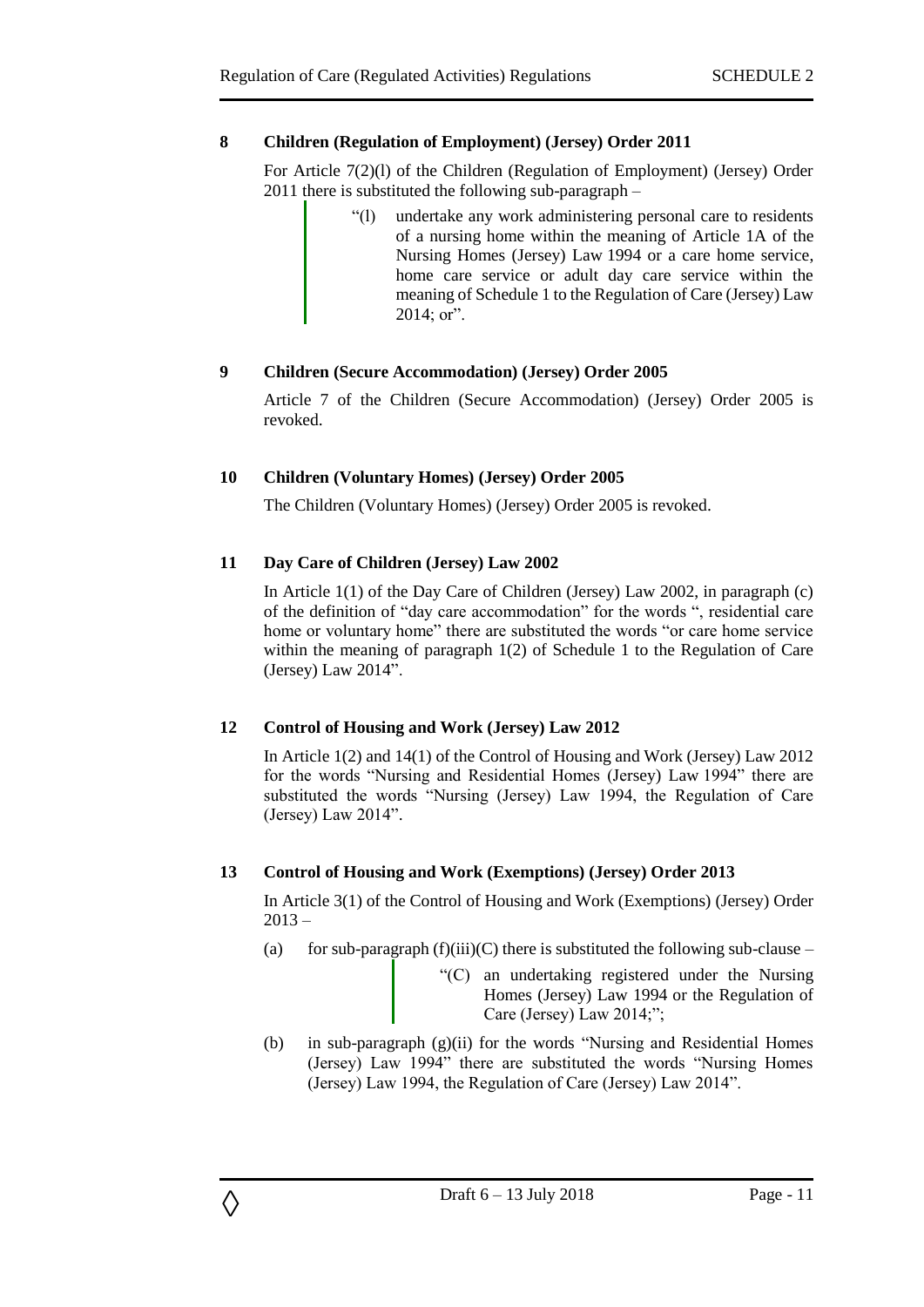#### <span id="page-11-0"></span>**14 Nursing Agencies (Jersey) Law 1978**

The Nursing Agencies (Jersey) Law 1978 is repealed.

#### <span id="page-11-1"></span>**15 Nursing and Residential Homes (Jersey) Law 1994**

- (1) The Nursing and Residential Homes (Jersey) Law 1994 is amended as follows.
- (2) In the short title and in Article 22 (citation) the words "and Residential" are deleted and in the long title the words "and residential care homes" are deleted.
- (3) Before the heading "INTRODUCTORY" before Article 1 there is inserted the heading "PART 1".
- (4) In Article  $1(1)$ 
	- (a) the definitions "appropriate register", "disabled", "personal care" and "residential care home" are deleted;
	- (b) for the definition "mental nursing home" there is substituted the following definition –

"mental nursing home" means any premises used or intended to be used for the reception of, and the provision of nursing or other medical treatment (including care, habilitation or rehabilitation under medical supervision) for, one or more mentally disordered persons, (meaning persons suffering, or appearing to be suffering, from mental disorder) whether exclusively or in common with other persons;";

- (c) in the definition of "maternity home" for the words "Article  $3(1)(c)$ " there are substituted the words "Article  $1A(1)(b)$ ";
- (d) in the definition of "nursing home" for the words "Article  $3(1)(c)$ " there are substituted the words "Article 1A".
- (5) After Article 1 there is inserted the following Article –

#### **1A Meaning of "nursing home"**

- (1) In this Law "nursing home" means any premises, not being a mental nursing home, which are used or intended to be used –
	- (a) for the reception of, and the provision of nursing for, persons suffering from any sickness, injury or infirmity, or
	- (b) for the reception of pregnant women or of women immediately after childbirth (a 'maternity home'), or
	- (c) for the provision of all or any of the services specified in paragraph (3).
- (2) However "nursing home" does not include
	- (a) any sanatorium provided at a school or educational establishment and used or intended to be used solely by persons in attendance at, or members of the staff of, that school or establishment or members of their families;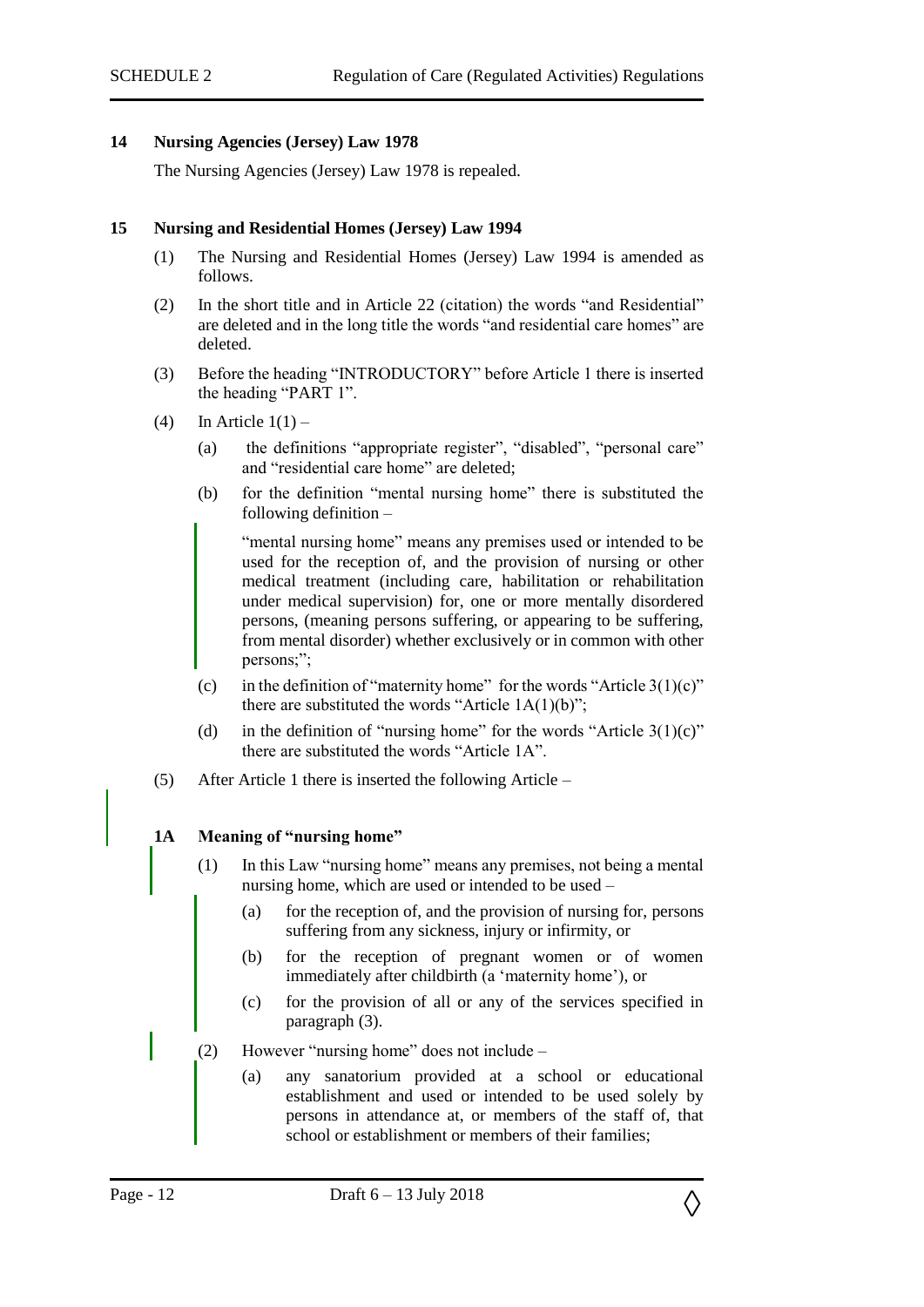|               |                                   | (b)                                                          |                                | any first aid or treatment room provided at a factory, office,<br>shop premises or at a sports ground, show ground or place of<br>public entertainment;                                                                                                                                                                   |  |  |  |
|---------------|-----------------------------------|--------------------------------------------------------------|--------------------------------|---------------------------------------------------------------------------------------------------------------------------------------------------------------------------------------------------------------------------------------------------------------------------------------------------------------------------|--|--|--|
|               |                                   | (c)                                                          |                                | any premises used or intended to be used wholly or mainly –                                                                                                                                                                                                                                                               |  |  |  |
|               |                                   |                                                              | (i)                            | by a registered medical practitioner for the purpose of<br>consultations with patients,                                                                                                                                                                                                                                   |  |  |  |
|               |                                   |                                                              | (ii)                           | by a registered dental practitioner or chiropodist for the<br>purpose of treating patients, or                                                                                                                                                                                                                            |  |  |  |
|               |                                   |                                                              | (iii)                          | for the provision of occupational health facilities,                                                                                                                                                                                                                                                                      |  |  |  |
|               |                                   |                                                              |                                | unless they are used or intended to be used for the provision<br>of any of the services specified in paragraph (3), not being<br>premises prescribed under sub-paragraph (e);                                                                                                                                             |  |  |  |
|               |                                   | (d)                                                          |                                | any premises used or intended to be used wholly or mainly as<br>a private dwelling;                                                                                                                                                                                                                                       |  |  |  |
|               |                                   | (e)                                                          |                                | any other premises which may be prescribed for the purposes<br>of this paragraph.                                                                                                                                                                                                                                         |  |  |  |
|               | (3)                               | $are -$                                                      |                                | The services mentioned in paragraph $(1)(c)$ and paragraph $(2)(c)$                                                                                                                                                                                                                                                       |  |  |  |
|               |                                   | (a)                                                          |                                | the carrying out of surgical procedures under anaesthesia;                                                                                                                                                                                                                                                                |  |  |  |
|               |                                   | (b)                                                          |                                | the carrying out of terminations of pregnancy;                                                                                                                                                                                                                                                                            |  |  |  |
|               |                                   | (c)                                                          |                                | endoscopy;                                                                                                                                                                                                                                                                                                                |  |  |  |
|               |                                   | (d)                                                          |                                | haemodialysis or peritoneal dialysis;                                                                                                                                                                                                                                                                                     |  |  |  |
|               |                                   | (e)                                                          |                                | treatment by laser and diagnosis or treatment by radiation,<br>including X-ray; and                                                                                                                                                                                                                                       |  |  |  |
|               |                                   | (f)                                                          |                                | any other technique of medicine or surgery (including<br>cosmetic surgery) as to which the Minister is satisfied that its<br>use may create a hazard for persons treated by means of it or<br>for the staff of any premises where the technique is used, and<br>which is prescribed for the purposes of this paragraph.". |  |  |  |
| (6)           |                                   | Article 2(4) is deleted.                                     |                                |                                                                                                                                                                                                                                                                                                                           |  |  |  |
| (7)           |                                   | For Article 3 there is substituted the following Article $-$ |                                |                                                                                                                                                                                                                                                                                                                           |  |  |  |
| $\mathbf{43}$ | <b>Homes to which Law applies</b> |                                                              |                                |                                                                                                                                                                                                                                                                                                                           |  |  |  |
|               | (1)                               |                                                              |                                | This Law applies to any nursing home.                                                                                                                                                                                                                                                                                     |  |  |  |
|               | (2)                               |                                                              | This Law does not apply to $-$ |                                                                                                                                                                                                                                                                                                                           |  |  |  |
|               |                                   | (a)                                                          |                                | any hospital maintained or controlled by the States or any<br>administration thereof;                                                                                                                                                                                                                                     |  |  |  |
|               |                                   | (b)                                                          | apply;                         | any provided school, within the meaning of the Education<br>(Jersey) Law 1999, or any school or class of school to which<br>the Minister may by Order declare that this Law shall not                                                                                                                                     |  |  |  |
|               |                                   | (c)                                                          |                                | any other establishment or premises maintained or controlled<br>by a Minister;                                                                                                                                                                                                                                            |  |  |  |

◊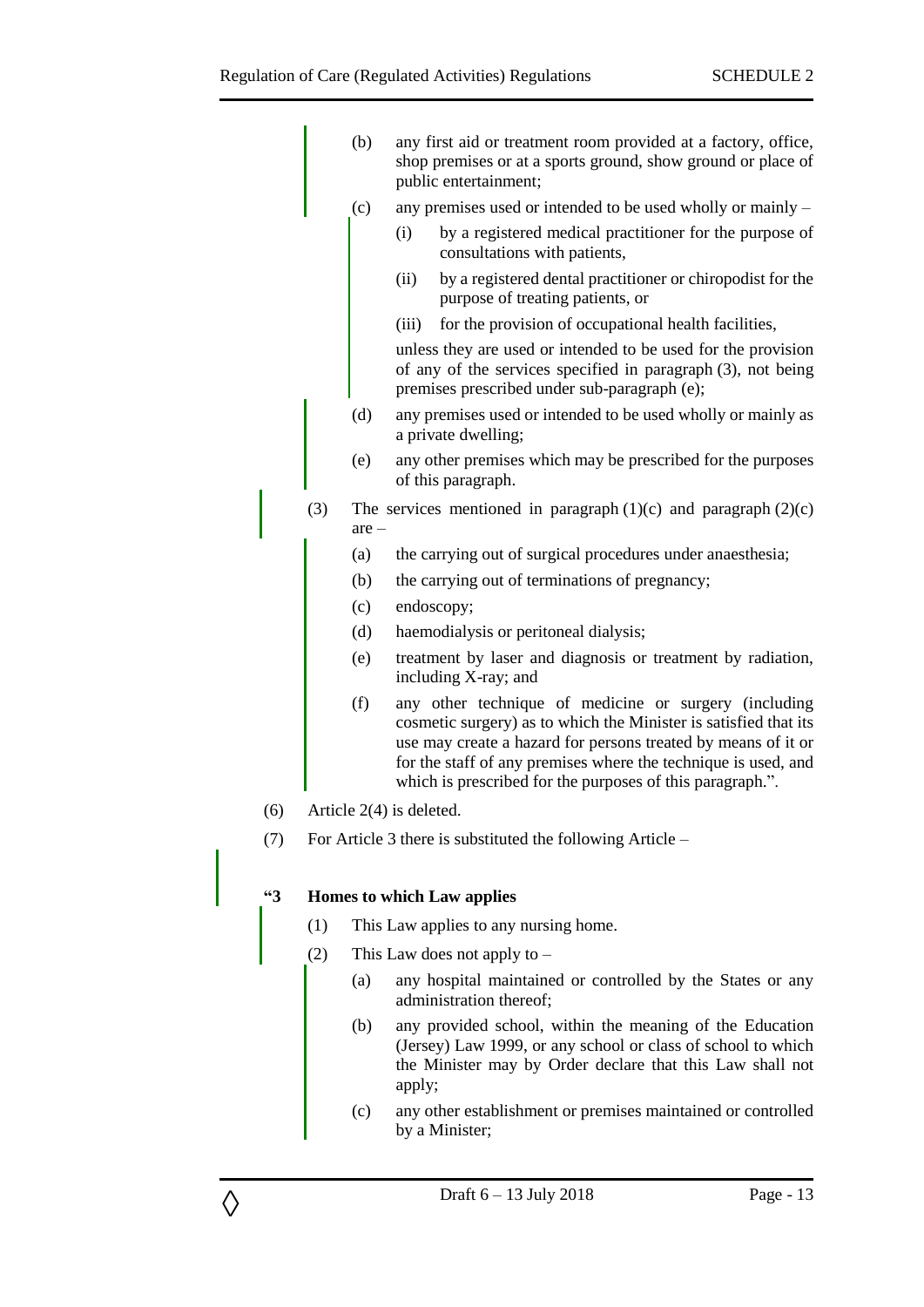- (d) any premises used for the purposes of a regulated activity within the meaning of Article 2 of the Regulation of Care (Jersey) Law 2014.".
- (8) For the heading "REGISTRATION OF HOMES" after Article 3 there is substituted the following headings –

# **"PART 2**

#### REGISTRATION OF NURSING HOMES"

- (9) In Article  $4 -$ 
	- (a) for paragraph (1) there is substituted the following paragraph  $-$
	- "(1) The Minister shall maintain a register for each nursing home.";
	- (b) in paragraph (2) for the words "home to which this Law applies without being registered in the appropriate register or registers in respect of that home" there are substituted the words "nursing home without being registered under this Law";
	- (c) paragraphs (3) and (7) are repealed;
	- (d) in paragraph (5) clause (c) is deleted and in clause (d) the words "in the case of a nursing home" are deleted;
	- (e) in paragraph (9) for the words "under this Law in respect of any home to which this Law applies" there are substituted the words "under this Article".
- (10) In each of the following provisions for the words "home to which this Law applies" there are substituted the words "under this Law" –
	- (a) Article  $4(4)$ ;
	- (b) Article  $6(3)$ ;
	- (c) Article 15(d) and (k);
	- (d) Article 19(1) and (2);
	- (e) Article 20.
- (11) Article 5 is repealed.
- $(12)$  In Article  $6 -$ 
	- (a) in paragraph (1) for the words "in respect of " to "the number of persons kept," there are substituted the words "under this Law that the number of persons kept";
	- (b) paragraphs (3A) and (3B) are deleted.
- (13) In each of the following provisions for the words "in respect of a home to which this Law applies" there are substituted the words "under this Law" –
	- (a) Article  $7(1)$ ;
	- (b) Article  $8(1)$ ;
	- (c) Article  $9(1)$  and (3);
	- (d) Article  $11(1)(a)$ .
- $(14)$  In Article  $7(1)$  –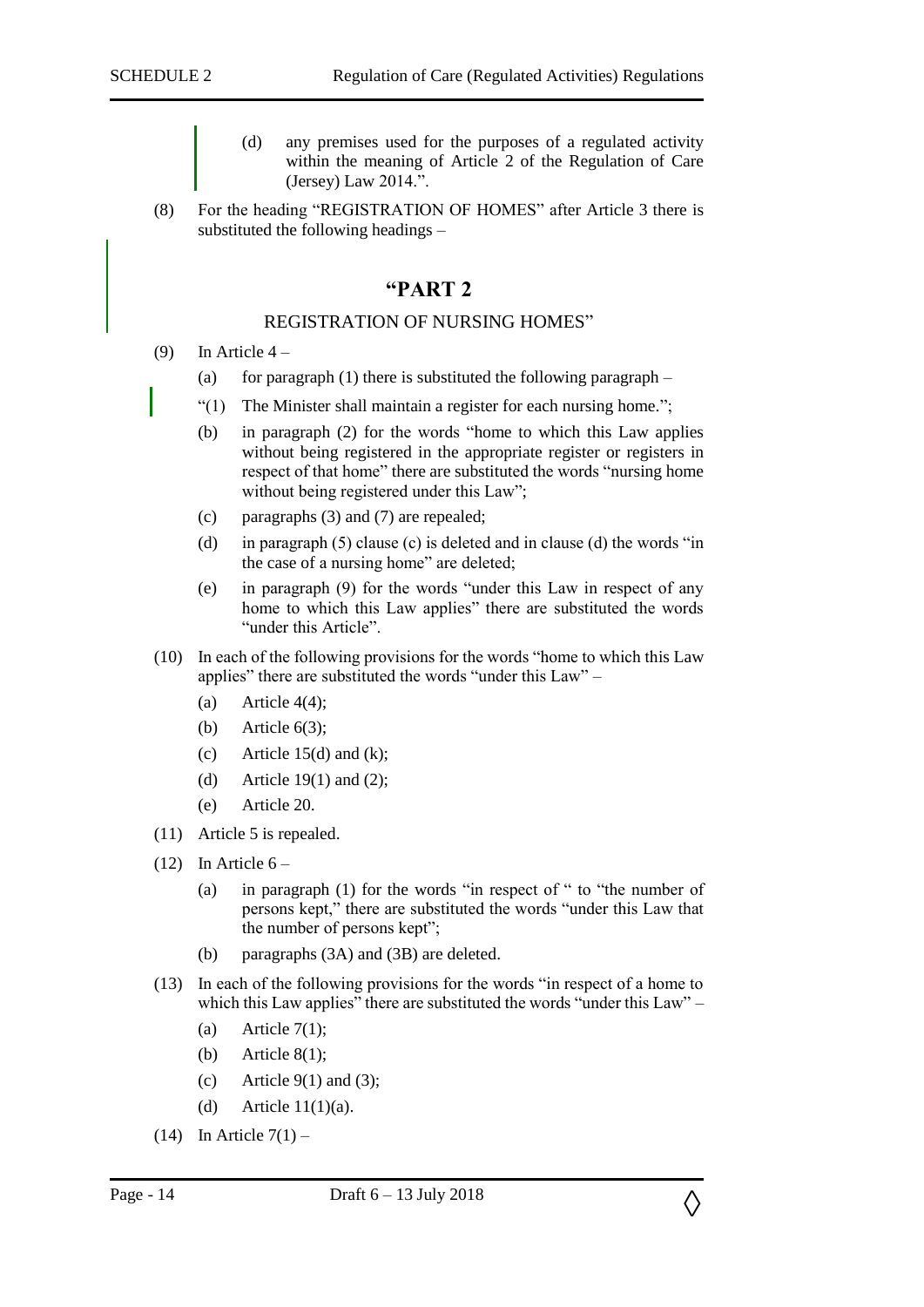- (a) in sub-paragraph (a) for the words "home of such a class as that named in the application" there are substituted the words "nursing home";
- (b) in sub-paragraphs (b) and (c) for the words "home of that class" there are substituted the words "nursing home";
- (c) in sub-paragraphs (e) and (f) the words "in the case of a nursing home or a mental nursing home" are deleted
- (d) in sub-paragraph (e) for the words "either a registered medical practitioner, qualified nurse or in the case of a maternity home, a certified midwife" there are substituted the words "a person who has the necessary qualifications, skill, knowledge or experience necessary to be in charge of a nursing home".
- (15) In Article 8(2) for the words "class of homes to which this Law applies since the date of registration of any person in respect of a home within that class" there are substituted the words "nursing home since the date of registration of any person".
- (16) Before the heading "PROCEDURE" after Article 8 there is inserted the heading "PART 3".
- (17) In Article 9(3)(b) and 11(1)(b) for the words "for the time being in force in respect of the home by virtue of this Law" there are substituted the words "of such registration".
- $(18)$  In Article  $13 -$ 
	- (a) in paragraph  $1(a)$  the words "in respect of a home to which this Law applies, other than a home to which paragraphs (3) to (5) apply" are deleted;
	- (b) paragraphs (2) to (6) are deleted.
- $(19)$  In Article  $15 -$ 
	- (a) in paragraph (1) for the words "class of homes to which this Law applies" there are substituted the words "nursing home";
	- (b) in paragraph (2) for the words "homes or any class of homes to which this Law applies" there are substituted the words "nursing homes";
	- (c) paragraphs 2(e), (j) and (m) are deleted and in paragraph (f) the words from ", including records" until the end of the paragraph are deleted.
- (20) Before the heading "OFFENCES" after Article 15 there is inserted the heading "PART 4".
- (21) For Article  $16(1)$  there is substituted the following paragraph
	- "(1) A person who  $-$

◊

- (a) applies any name to premises in Jersey; or
- (b) in any way describes such premises or holds such premises out,

so as to indicate, or so as reasonably to be understood to indicate, that the premises are a nursing home shall be guilty of an offence unless registration has been effected under this Law.".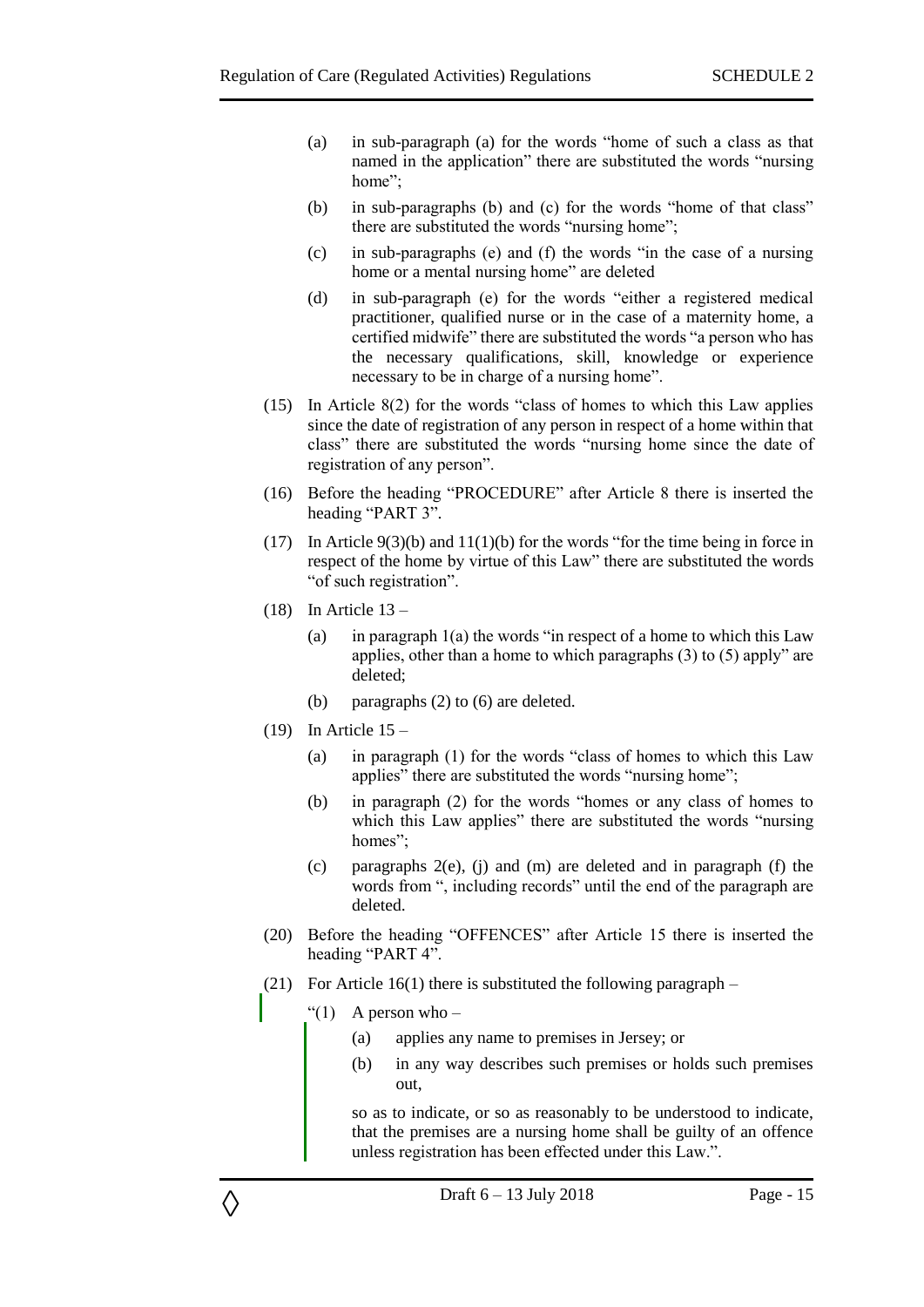- (22) Before the heading "MISCELLANEOUS AND SUPPLEMENTAL" after Article 18 there is inserted the heading "PART 5".
- $(23)$  In Article 19
	- (a) in paragraph (1) the words ", and may inspect any records kept in pursuance of any Order under Article 15(2)(e)" asre deleted;
	- (b) in paragraph (3) the words "or the visiting or examination of a patient who is liable to be detained by a registered medical practitioner authorized under Article 19 of the Mental Health (Jersey) Law 1969" are deleted;
	- (c) paragraph (6) is deleted.]
- (24) In the Schedule
	- (a) paragraphs 2 and 3 are deleted;
	- (b) in paragraph  $4(1)$  and  $(3)(c)$  the words ",  $2(3)$  or  $3(2)$ " are deleted;
	- (c) in paragraph 5 the words " $2(2)$ " are deleted;
	- (d) in paragraphs 6 and  $7(2)$  the words ",  $2(1)$  or  $3(1)$  are deleted;
	- (e) in paragraph 7(1) the definitions "1964 Law" and 1969 Law" are deleted and in the definition "appointed day" the words ", as respects any class of home to which this Law applies," are deleted.

#### <span id="page-15-0"></span>**16 Nursing Homes and Mental Nursing Homes (General Provisions) (Jersey) Order 1995**

In the Nursing Homes and Mental Nursing Homes (General Provisions) (Jersey) Order 1995 –

- (a) in the short title and in Article 19 the words "and mental nursing homes" are deleted;
- (b) in the definition of "home" in Article 1 the words "or mental nursing home" are deleted;
- (c) In Article  $6 -$ 
	- (i) in paragraph  $(2)(b)$  the words from and where that person" to the end of the sub-paragraph are deleted;
	- (ii) paragraph (10) is deleted;
- (d) for the word "Registers" in the heading to Article 7 there is substituted the word "Register" and for the word "registers" in Article 7(1) there is substituted the word "register";
- (e) Article 12 is revoked;
- (f) in Article 14 for the word "twice" there is substituted the word "once".
- (g) in the Schedule
	- (i) in the subheading below "Part 1" the words "AND RESIDENTIAL" are deleted and in the heading below that sub-heading the words "OR MENTAL NURSING HOME" are deleted;
	- (ii) for paragraph  $4(a)$  of Part 2 there is substituted the following sub-paragraph –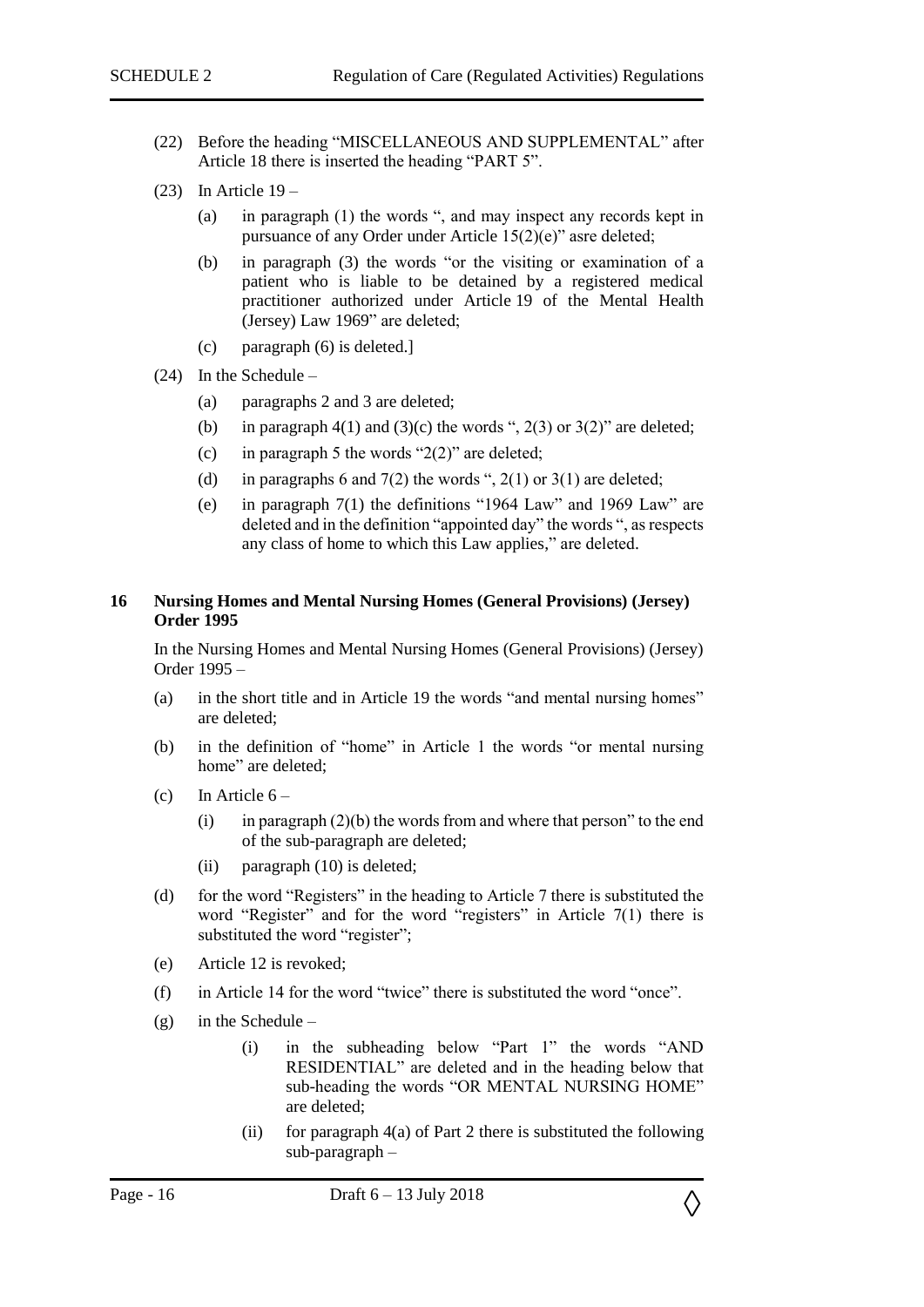"(a) the address of any other home or any regulated activity (within the meaning of Article 2 the Regulation of Care (Jersey) Law 2014) in which the applicant has or had a business interest and the nature and extent of his or her interest;".

#### <span id="page-16-0"></span>**17 Residential Homes (General Provisions) (Jersey) Order 1995**

The Residential Homes (General Provisions) (Jersey) Order 1995 is revoked.

#### <span id="page-16-1"></span>**18 Termination of Pregnancy (Jersey) Law 1997**

In the definition "approved place" in Article 7 of the Termination of Pregnancy (Jersey) Law 1997 the words "and Residential" are deleted.

#### <span id="page-16-2"></span>**19 Restriction on Smoking (Workplaces) Regulations 2006**

In the Restriction on Smoking (Workplaces) Regulations 2006 –

- (a) in Regulation 1 the definition "1994 Law" the words "and Residential" are omitted;
- (b) for Regulation 5(3)(c) and (d) there is substituted the following subparagraph –
	- "(c) a care home service within the meaning of paragraph 1(2) of Schedule 1 to the Regulation of Care (Jersey) Law 2014;".

#### <span id="page-16-3"></span>**20 Fire Precautions (Designated Premises) (Jersey) Regulations 2012**

For the definition "care or nursing home" in Regulation 1(1) of the Fire Precautions (Designated Premises) (Jersey) Regulations 2012 there is substituted the following definition –

> " 'care or nursing home' means any care home service as defined in paragraph 1(2) of Schedule 1 to the Regulation of Care (Jersey) Law 2014 or a nursing home within the meaning of Article 1A of the Nursing Homes (Jersey) Law 1994, and includes any nursing home maintained, controlled or administered by the States or a Minister and which, by virtue of Article 3(2) of the Nursing Homes (Jersey) Law 1994, are premises to which that Law does not apply;".

# <span id="page-16-4"></span>**21 Goods and Services Tax (Jersey) Law 2007**

◊

<span id="page-16-5"></span>In Schedule 5 to the Goods and Services Tax (Jersey) Law 2007, in paragraph 4(1)(e) for the words "a home in respect of which a person is registered under the Nursing and Residential Homes (Jersey) Law 1994" there are substituted "nursing home registered under the Nursing Homes (Jersey) Law 1994 or a care home service within the meaning of paragraph 1(2) of the Schedule to the Regulation of Care (Jersey) Law 2014 registered under that Law".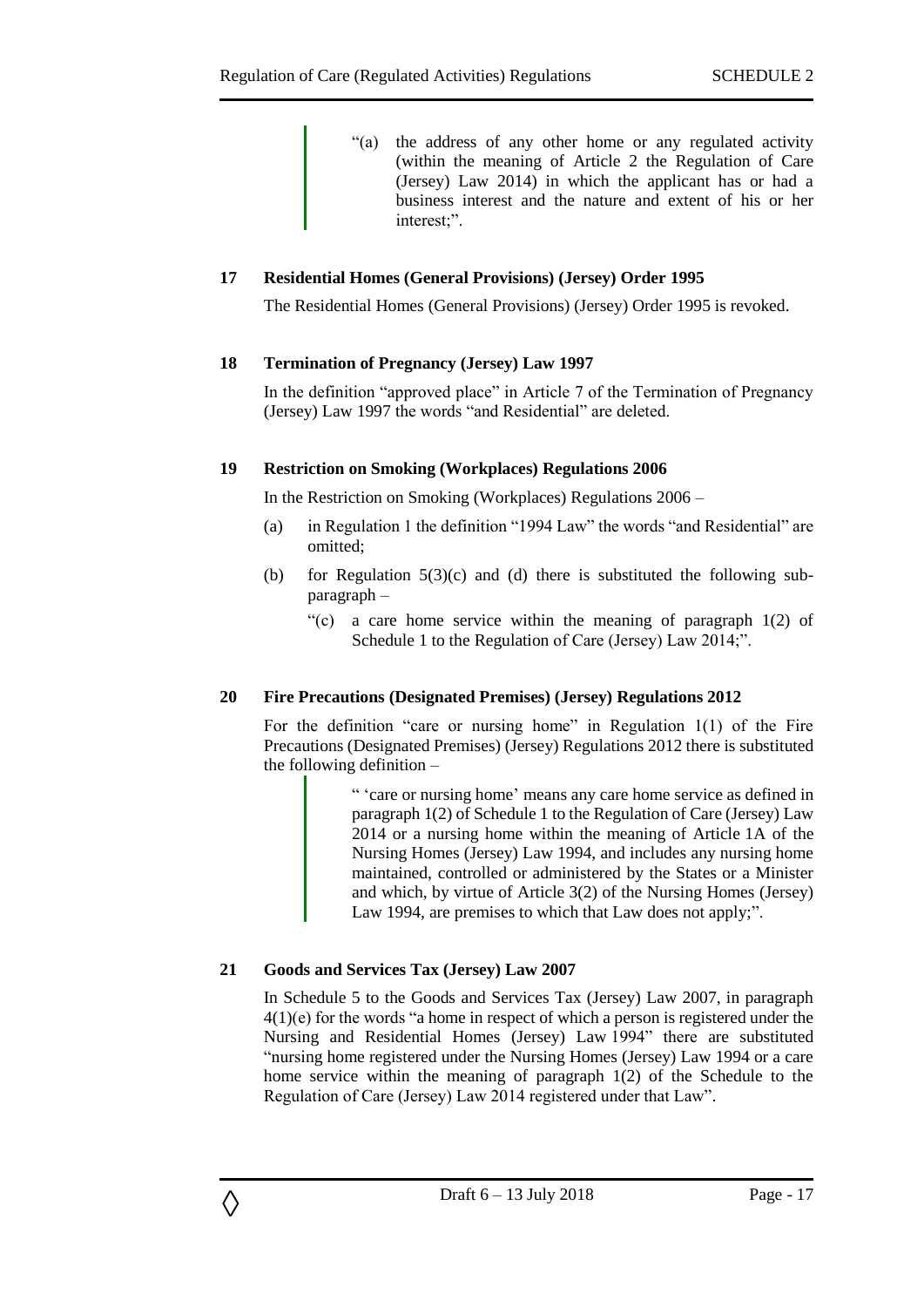#### **22 Long-Term Care (Jersey) Law 2012**

In the Long-term Care (Jersey) Law 2012 –

(a) In Article 1 before the definition of "approved care home" there is inserted the following definition –

> " 'approved agency or care worker' shall be construed in accordance with Article 6A;";

(b) After Article 6 there is inserted the following Article –

#### **"6A Approved agencies and care workers**

- (1) An agency or care worker may be approved by the Minister for the purposes of this Law (an 'approved agency or care worker').
- (2) The Minister shall, by Order, make provision as respects all such matters as he or she thinks fit concerning approval under paragraph (1) including, without limiting the generality of the foregoing –
	- (a) conditions subject to which approval may be given;
	- (b) procedures for approval and subsequent reviews;
	- (c) the form and manner of an application for approval, including any application fee;
	- (d) revocation or suspension of approval;
	- (e) provision for appeals against revocation or suspension of approval.".

#### **23 Long-Term Care (General Provisions) (Jersey) Order 2014**

In the Long-Term Care (General Provisions) (Jersey) Order 2014 –

- (a) for Article  $4(2)(b)$  there is substituted the following sub-paragraph
	- "(b) the person responsible for providing any long term care as part of the approved care package –
		- (i) receives remuneration for providing such services,
		- (ii) is registered under Article 3 of the Regulation of Care (Jersey) Law 2014, and
		- (iii) is approved under Article 13A of this Order.".
- (b) For Article 13(1) there is substituted the following paragraph  $-$ 
	- "(1) In this Article "registered home" means a home which is  $-$ 
		- (a) registered under the Nursing Homes (Jersey) Law 1994; or would be required to be registered under that Law were it not for Article 3(2)(a) or (c) of that Law; or
		- (b) part of a care home service within the meaning of paragraph 1(2) of Schedule 1 to the Regulation of Care (Jersey) Law 2014;";
- (c) for Article  $13(8)(a)$  there is substituted the following sub-paragraph –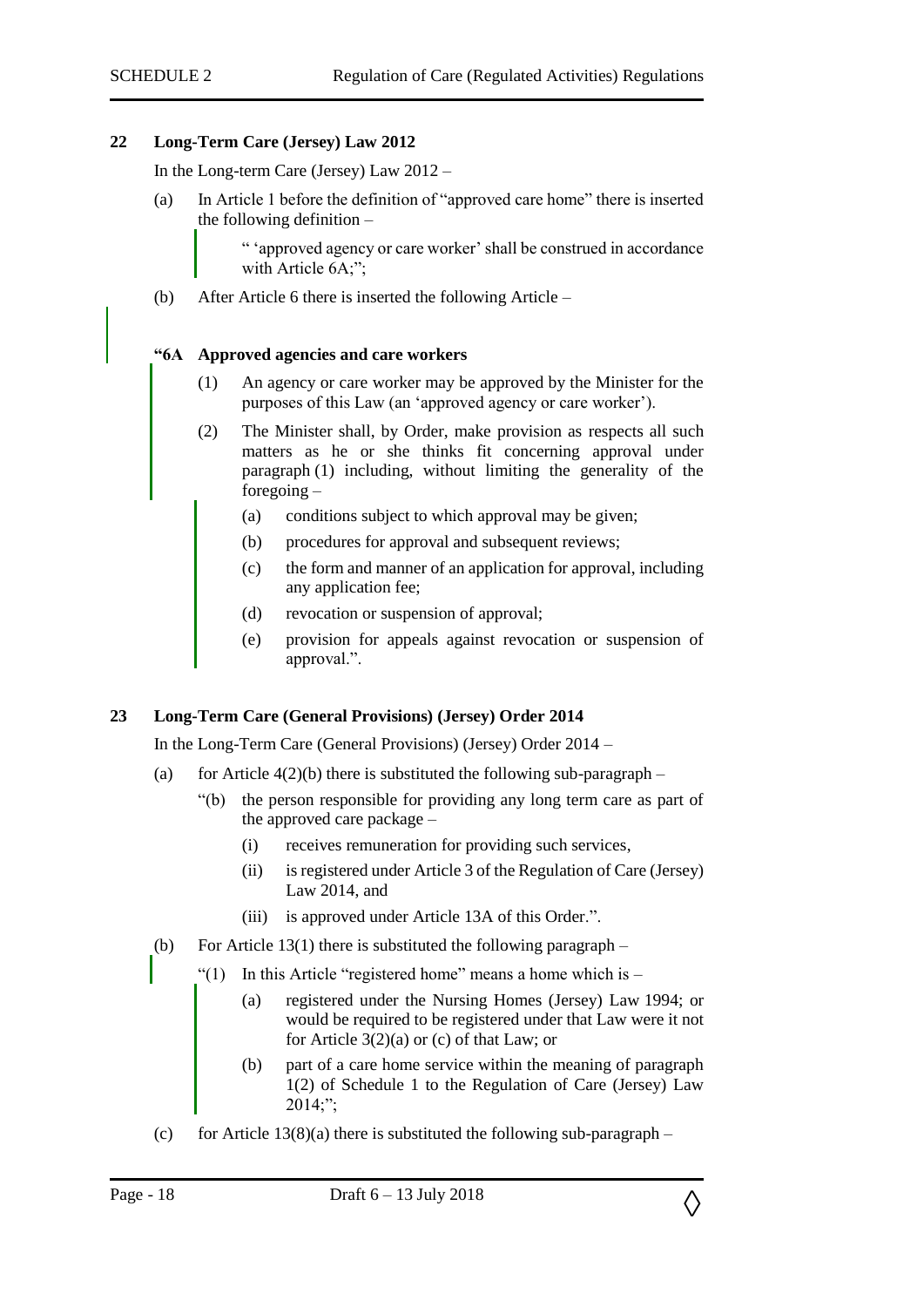- "(a) is in breach of a condition of registration under the Nursing Homes (Jersey) Law 1994 or the Regulation of Care (Jersey) Law 2014 (in circumstances where paragraph (7) does not apply); or"
- (d) After Article 13 there is inserted the following Article –

#### **"13A Approved agencies or care workers**

- (1) An agency or care worker may apply to the Minister for approval under this Article.
- (2) An application under paragraph (1) must be made to the Minister on a form approved by the Minister, or in such other manner as the Minister may accept as sufficient in the circumstances of the case, and accompanied by such information, documents and evidence as the Minister requires for the purpose of enabling the application to be assessed.
- (3) On receiving an application under paragraph (1) the Minister may
	- (a) grant the application;
	- (b) grant the application on a provisional basis; or
	- (c) refuse the application.
- (4) The Minister shall notify the applicant in writing of any decision under paragraph  $(3)(a)$  or (b) with reasons and, if the application is granted –
	- (a) under paragraph  $(3)(a)$ , that the agency or care worker is a fully approved agency or care worker; or
	- (b) under paragraph (3)(b), that the agency or person is approved only to the extent of providing long term care to individuals who were already provided with it immediately before the application was granted (a 'provisionally approved' agency or care worker).
- (5) The Minister shall not grant an application under paragraph (3) unless he or she is satisfied that the agency or care worker is registered under Article 3 of the Regulation of Care (Jersey) Law 2014 and an approval under this Article shall cease to have effect when the registration under that Law ceases to have effect.
- (6) If the Minister is satisfied that an approved agency or care worker is in breach of a condition of registration under the Nursing and Residential Homes (Jersey) Law 1994 (in circumstances where registration under that Law continues to have effect) Minister may take the steps referred to in paragraph (7).
- (7) Those steps are that –

◊

- (a) in the case of a fully approved agency or care worker
	- (i) the Minister may make a determination by imposing a restriction, that the agency or person is approved only in respect of persons provided with long term care immediately before the date that the restriction is imposed, and
	- (ii) if, after imposing such a restriction, the Minister is not satisfied that the breach of the condition or agreement referred to in paragraph (6) is likely to be remedied in a satisfactory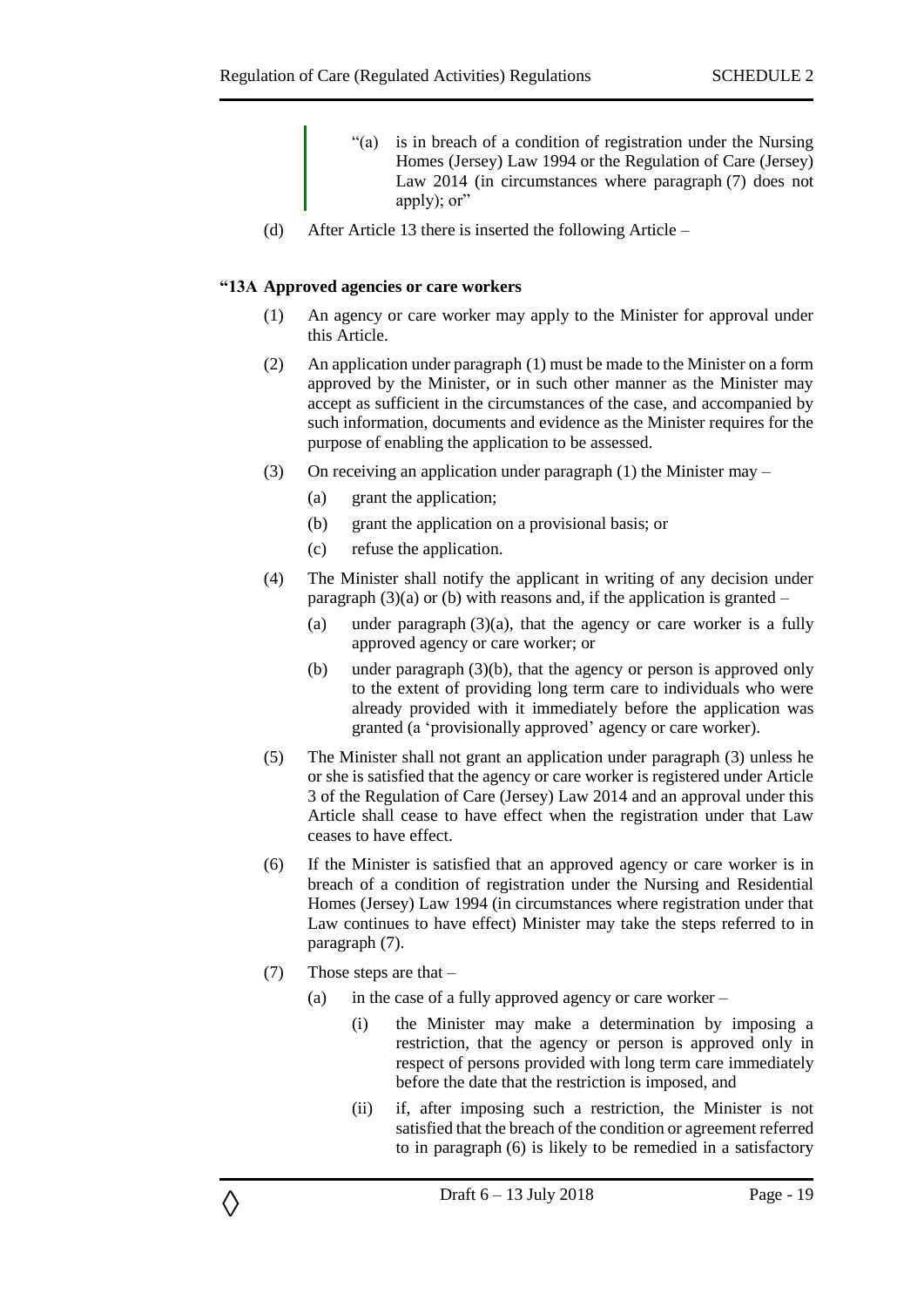manner, the Minister may determine that the approval shall cease from the date of the Minister's determination; or

- (b) in the case of a provisionally approved agency or care worker, if the Minister is not satisfied that the breach of the condition or arrangements referred to in paragraph (6) is likely to be remedied in a satisfactory manner, the Minister may determine that the approval shall cease from the date of the Minister's determination.
- (8) A notification of a decision to refuse an application under paragraph  $(3)(c)$ or of a determination under paragraph (7) shall be by notice in writing with reasons to the agency or care worker and only after consideration of any objections or representations in accordance with paragraph (9).
- (9) Before giving a notification under paragraph (3)(c) or (7) the Minister must serve notice on the person carrying on the care home –
	- (a) giving the Minister's reasons for the Minister's proposed refusal or determination; and
	- (b) stating that within such period as may be specified in the notice (not being less than 21 days beginning with the date of service of the notice) the person on whom it is served may make objections or representations in writing to the Minister concerning the proposal.
- (10) If a person is aggrieved by  $-$ 
	- (a) a decision of the Minister under paragraph (3); or
	- (b) a determination under paragraph (7),

the person may appeal to the Royal Court no later than 28 days after the date of receipt of the notification of the decision or determination, as the case may be, on the ground that the decision or determination of the Minister was unreasonable having regard to all the circumstances of the case.

- (11) Unless the Royal Court so orders, the lodging of an appeal shall not operate to stay the effect of a decision under paragraph (3) or a determination under paragraph (7) pending determination of the appeal.
- (12) On hearing the appeal, the Court may confirm, reverse or vary the Minister's decision or determination.".

#### <span id="page-19-0"></span>**24 Social Security (Television Licence Benefit) (Jersey) Regulations 2009**

In the definition "domestic premises" in Regulation 1 of the Social Security (Television Licence Benefit) (Jersey) Regulations 2009 for the words "nursing home, a mental nursing home, or a residential care home, in each case within the meaning of the Nursing and Residential Homes (Jersey) Law 1994" there are substituted the words "nursing home within the meaning of Article 1A of the Nursing Homes (Jersey) Law 1994 or a residential care service within the meaning of paragraph 1(2) of Schedule 1 to the Regulation of Care (Jersey) Law 2014".